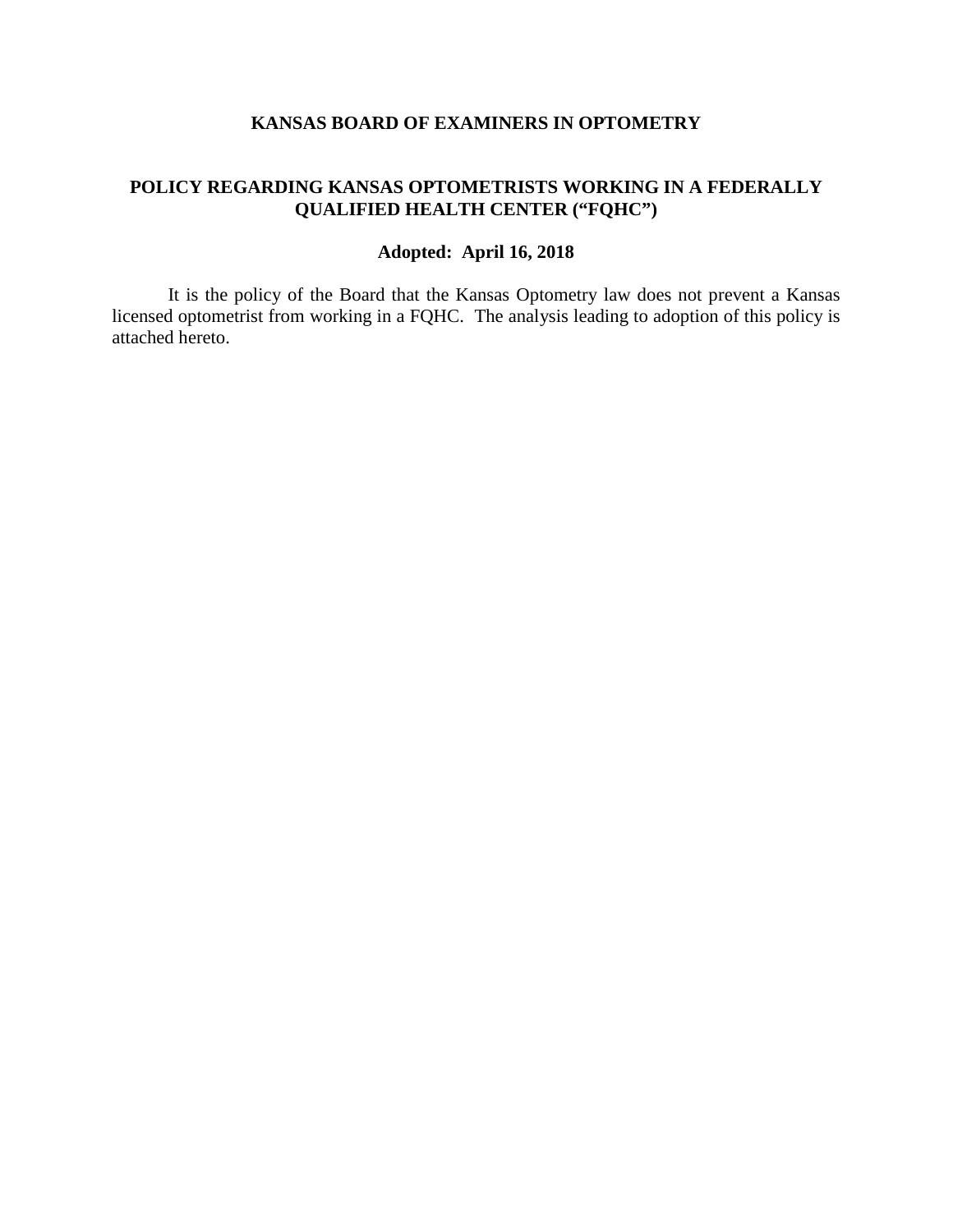Generally, a Federally Qualified Health Center ("FQHC") is a non-profit center that meets the requirements for federal funding under 42 U.S.C. § 1396d (1) of the Public Health Service Act and has been designated as an FQHC by the federal government.

K.S.A. 65-1524 provides that non-professional corporations and non-professional limited liability companies cannot practice optometry. Notwithstanding K.S.A. 1522(c) provides that a Kansas Optometrist may practice in a medical facility, medical care facility or a governmental institution or agency.

The Optometry Act defines "medical facility" by referencing the definition found at K.S.A. 65-411 and defines "medical care facility" by referencing the definition found at K.S.A. 65-425.

K.S.A. 65-411(c) provides:

"(c) 'Medical Facility" includes public health centers, psychiatric hospitals, health maintenance organizations as defined in K.S.A. 40-3202 and amendments thereto; medical care facilities as defined in K.S.A. 65-425 and amendments thereto; adult are homes, which term shall be limited to nursing facilities and intermediate personal care homes as these terms are defined in K.S.A. 39-923 and amendments thereto; kidney disease treatment centers, including centers not located in a medical care facility; and other facilities as may be designated by the secretary of health, education and welfare for the provision of health care."

K.S.A. 65-425(h) provides:

"(h) 'Medical care facility' means a hospital, ambulatory surgical center or recuperation center, but shall not include a hospice which is certified to participate in the medicare program under 42 code of federal regulations, chapter IV, section 418.1 *et seq.* and amendments thereto and which provides services only to hospice patients.

In *St. Francis Regional Medical Center, Inc. v. Weiss*, 254 Kan. 728, 869 P.2d 606 (1994) the Kansas Supreme Court examined whether a general corporation (the hospital) could employ a physician. In the earlier case of *Early Detection Center, Inc. v. Wilson*, 248 Kan. 869, 811 P.2d 860 (1991), the Supreme Court had held that a non-professional for profit corporation could not employ a physician. In holding that St. Francis could employ a physician, the Court reasoned:

> "We agree that *Early Detection Center* should not be extended beyond its facts and is distinguishable from the present case. Here, the corporation employing the physician is a hospital licensed by the State of Kansas as a medical care facility and a health care provider. This difference is crucial to our determination and it distinguishes a hospital from a 'diagnostic clinic', which was involved in *Early Detection Center*.